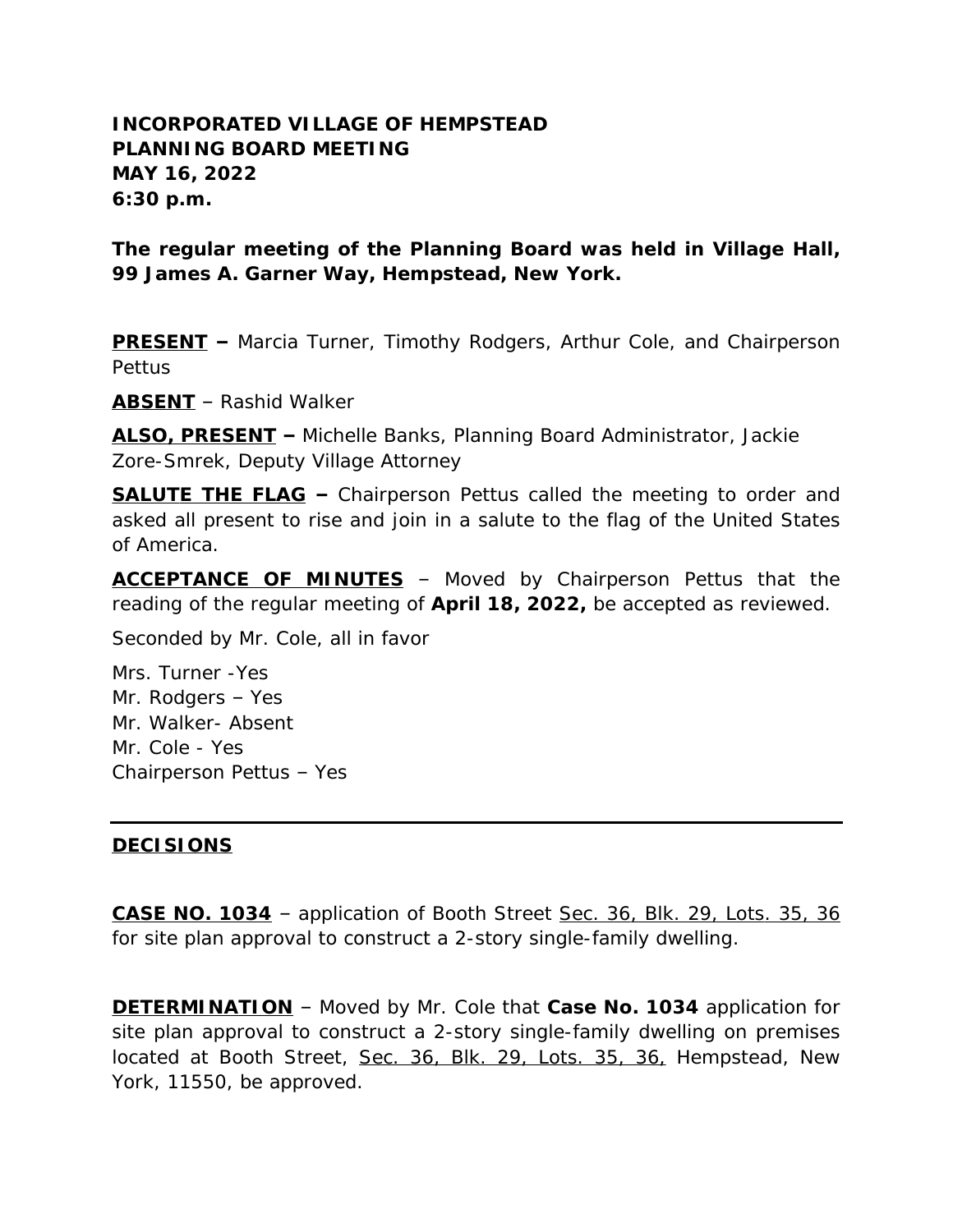Seconded by Mr. Rodgers, all in favor Mrs. Turner – Yes Mr. Rodgers – Yes Mr. Cole - Yes Mr. Walker – Absent Chairperson Pettus - Yes

Please take notice that Planning Board Member, Mr. Walker has joined us in the meeting.

**CASE NO. 1017** – application of 255 Fulton Avenue Sec. 34, Blk. 339, Lot. 007, for site plan approval of Tropical Jerk.

**DETERMINATION** – Moved by Mr. Cole that **Case No. 1017** application for site plan approval of Tropical Jerk on-premises located at 255 Fulton Avenue Sec. 34, Blk. 339, Lot. 007, Hempstead, New York, 11550 be approved.

Seconded by Mrs. Turner, all in favor.

Mrs. Turner - Yes Mr. Rodgers – Yes Mr. Cole - Yes Mr. Walker - Yes Chairperson Pettus – Yes

**CASE NO. 1037 -** application of 210 Fulton Avenue Sec. 34, Blk. 298, Lot. 01, for site plan approval of Oak Street Health.

**DETERMINATION -** Moved by Mr. Rodgers that **Case No. 1037** application for site plan approval of Oak Street Health on-premises located at 210 Fulton Avenue, Sec. 34, Blk. 298, Lot. 01 Hempstead, New York, 11550 be approved.